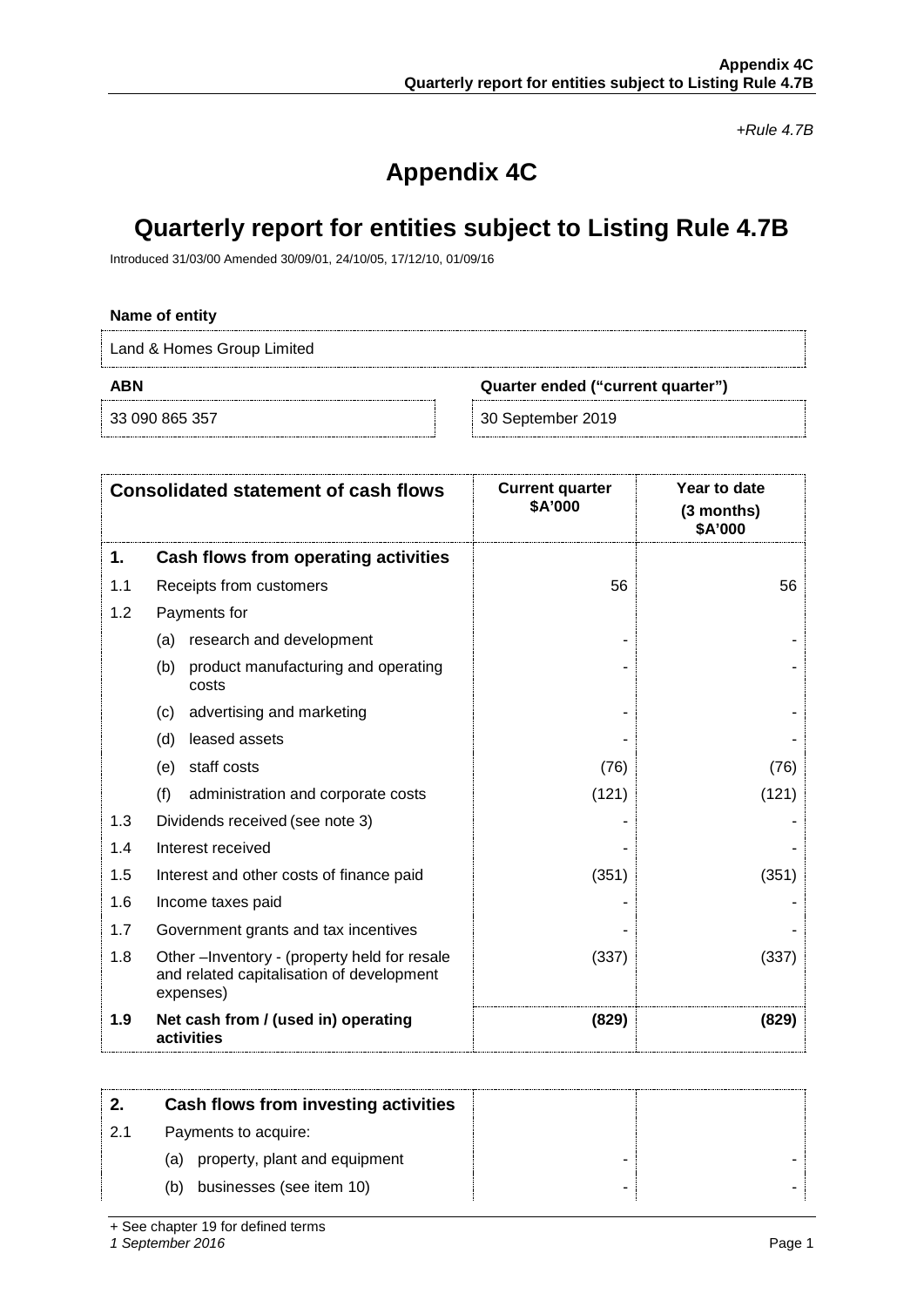|     | <b>Consolidated statement of cash flows</b>       | <b>Current quarter</b><br>\$A'000 | Year to date<br>(3 months)<br>\$A'000 |
|-----|---------------------------------------------------|-----------------------------------|---------------------------------------|
|     | investments<br>(c)                                |                                   |                                       |
|     | intellectual property<br>(d)                      |                                   |                                       |
|     | other non-current assets<br>(e)                   |                                   |                                       |
| 2.2 | Proceeds from disposal of:                        |                                   |                                       |
|     | property, plant and equipment<br>(a)              |                                   |                                       |
|     | businesses (see item 10)<br>(b)                   |                                   |                                       |
|     | investments<br>(c)                                |                                   |                                       |
|     | intellectual property<br>(d)                      |                                   |                                       |
|     | other non-current assets<br>(e)                   |                                   |                                       |
| 2.3 | Cash flows from loans to other entities           |                                   |                                       |
| 2.4 | Dividends received (see note 3)                   |                                   |                                       |
| 2.5 | Other (provide details if material)               |                                   |                                       |
| 2.6 | Net cash from / (used in) investing<br>activities |                                   |                                       |

| 3.   | Cash flows from financing activities                                           |     |     |
|------|--------------------------------------------------------------------------------|-----|-----|
| 3.1  | Proceeds from issues of shares                                                 |     |     |
| 3.2  | Proceeds from issue of convertible notes                                       |     |     |
| 3.3  | Proceeds from exercise of share options                                        |     |     |
| 3.4  | Transaction costs related to issues of<br>shares, convertible notes or options |     |     |
| 3.5  | Proceeds from borrowings                                                       | 825 | 825 |
| 3.6  | Repayment of borrowings                                                        |     |     |
| 3.7  | Transaction costs related to loans and<br>borrowings                           |     |     |
| 3.8  | Proceeds from Off-set account                                                  |     |     |
| 3.9  | Other (provide details if material)                                            |     |     |
| 3.10 | Net cash from / (used in) financing<br>activities                              | 825 | 825 |

| 4.  | Net increase / (decrease) in cash and<br>cash equivalents for the period |       |     |
|-----|--------------------------------------------------------------------------|-------|-----|
| 4.1 | Cash and cash equivalents at beginning of<br>quarter/year to date        | 543   | 543 |
| 4.2 | Net cash from / (used in) operating<br>activities (item 1.9 above)       | (829) | 829 |
| 4.3 | Net cash from / (used in) investing activities<br>(item 2.6 above)       |       |     |
| 4.4 | Net cash from / (used in) financing activities<br>(item 3.10 above)      | 825   | 825 |

+ See chapter 19 for defined terms

*1 September 2016* Page 2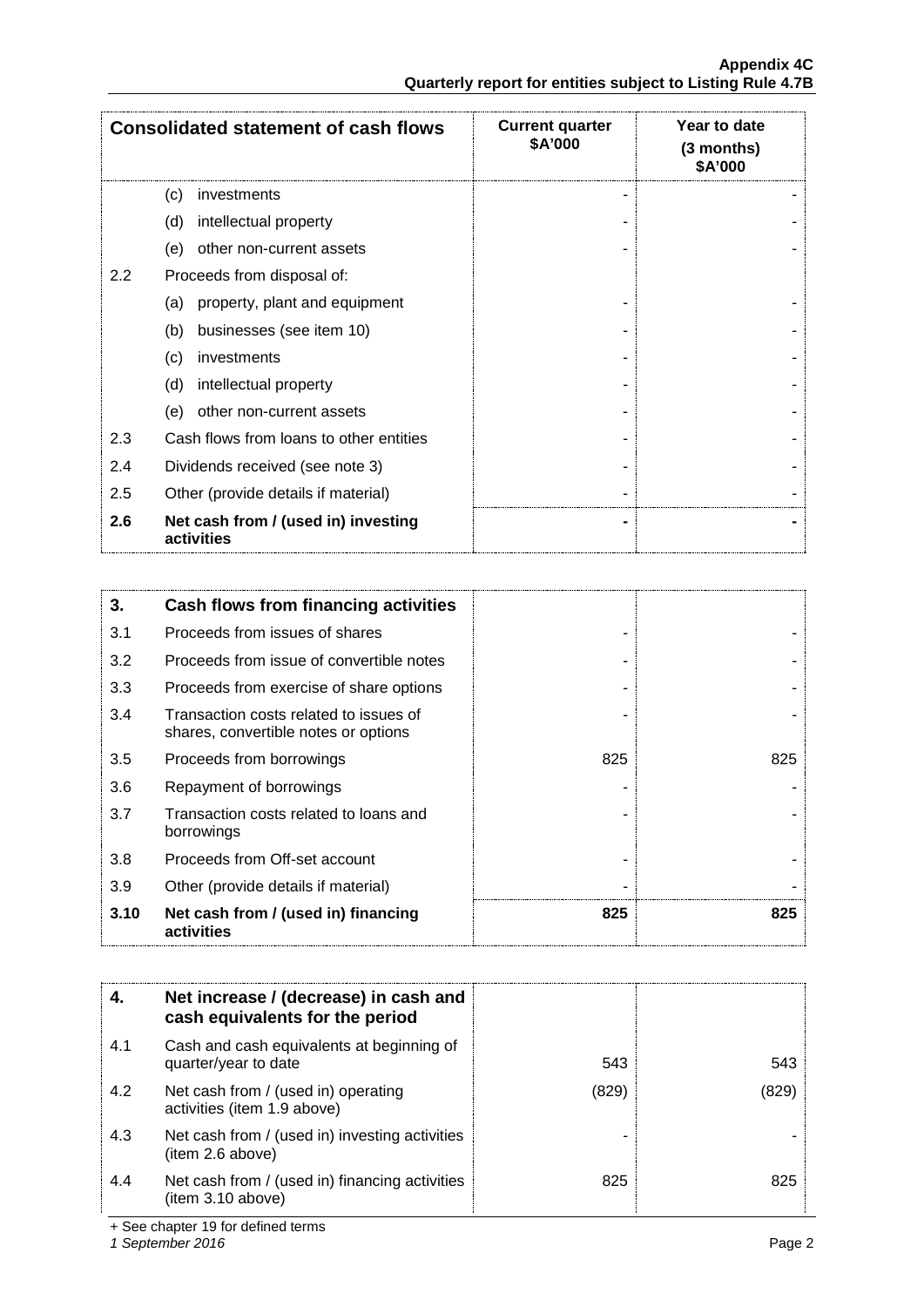|     | Consolidated statement of cash flows                 | <b>Current quarter</b><br>\$A'000 | Year to date<br>(3 months)<br>\$A'000 |
|-----|------------------------------------------------------|-----------------------------------|---------------------------------------|
| 4.5 | Effect of movement in exchange rates on<br>cash held |                                   |                                       |
| 4.6 | Cash and cash equivalents at end of<br>quarter       | 539                               |                                       |

| 5.  | Reconciliation of cash and cash<br>equivalents<br>at the end of the quarter (as shown in the<br>consolidated statement of cash flows) to the<br>related items in the accounts | <b>Current quarter</b><br>\$A'000 | <b>Previous quarter</b><br>\$A'000 |
|-----|-------------------------------------------------------------------------------------------------------------------------------------------------------------------------------|-----------------------------------|------------------------------------|
| 5.1 | Bank balances                                                                                                                                                                 | 539                               | 543.                               |
| 5.2 | Call deposits                                                                                                                                                                 |                                   |                                    |
| 5.3 | <b>Bank overdrafts</b>                                                                                                                                                        |                                   |                                    |
| 5.4 | Other (Trust account)                                                                                                                                                         |                                   |                                    |
| 5.5 | Cash and cash equivalents at end of<br>quarter (should equal item 4.6 above)                                                                                                  | 539                               |                                    |

# **6.** Payments to directors of the entity and their associates

- 6.1 Aggregate amount of payments to these parties included in item 1.2
- 6.2 Aggregate amount of cash flow from loans to these parties included in item 2.3
- 6.3 Include below any explanation necessary to understand the transactions included in items 6.1 and 6.2

Item 6.1 includes Director fees paid for the quarter ended 30 September 2019.

## **7. Payments to related entities of the entity and their associates**

- 7.1 Aggregate amount of payments to these parties included in item 1.2
- 7.2 Aggregate amount of cash flow from loans to these parties included in item 2.3
- 7.3 Include below any explanation necessary to understand the transactions included in items 7.1 and 7.2

NA

| <b>Current quarter</b><br>\$A'000 |  |
|-----------------------------------|--|
| 57                                |  |
|                                   |  |

**Current quarter \$A'000**

### *1 September 2016* Page 3

-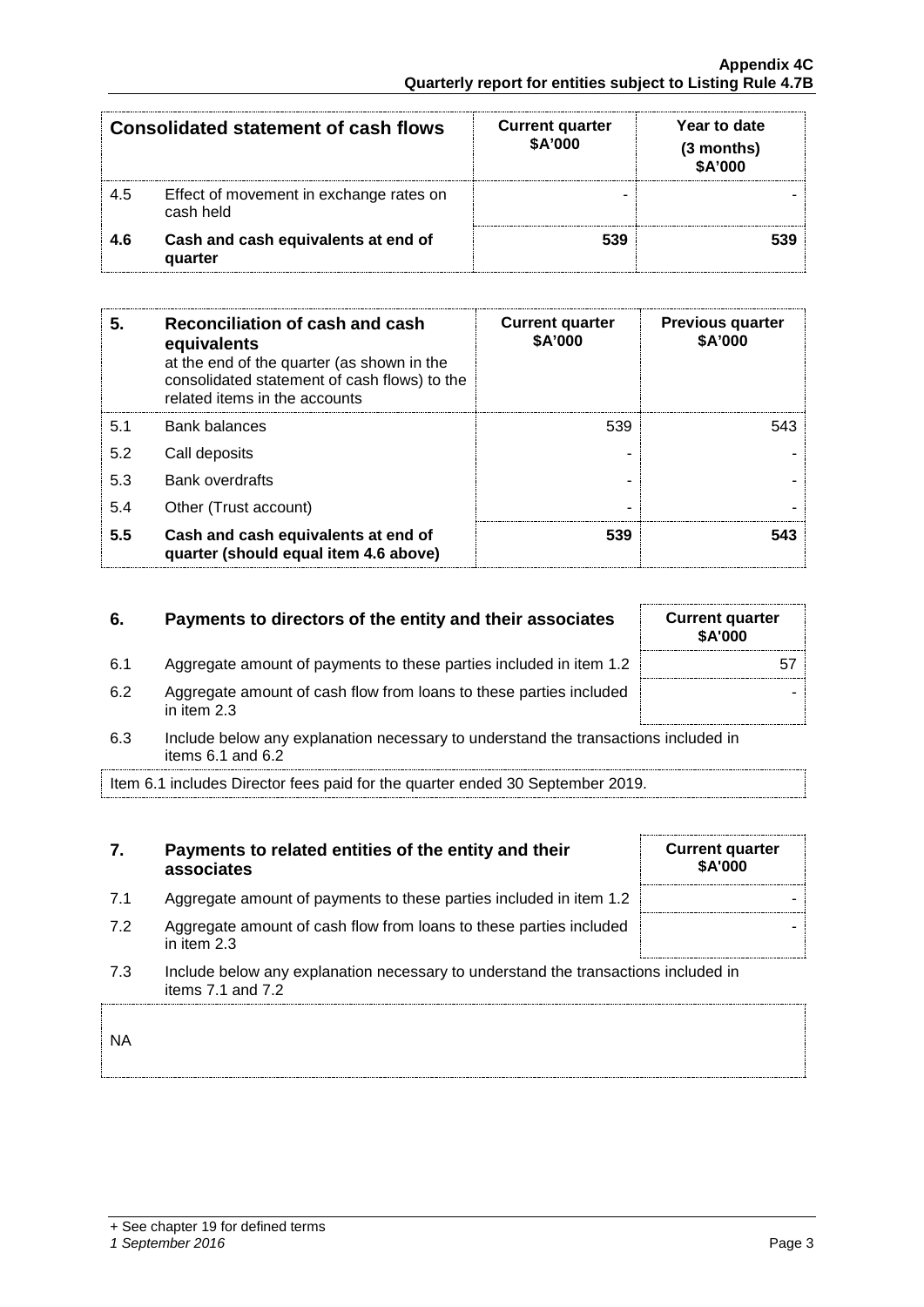| 8. | <b>Financing facilities available</b> |
|----|---------------------------------------|
|    | Add notes as necessary for an         |
|    | understanding of the position         |

| 8.  | <b>Financing facilities available</b><br>Add notes as necessary for an<br>understanding of the position | <b>Total facility amount</b><br>at quarter end<br>\$A'000 | Amount drawn at<br>quarter end<br>\$A'000 |
|-----|---------------------------------------------------------------------------------------------------------|-----------------------------------------------------------|-------------------------------------------|
| 8.1 | Loan facilities                                                                                         | 29,960                                                    | 29.960                                    |
| 8.2 | Credit standby arrangements                                                                             | -                                                         |                                           |
| 8.3 | Other (please specify)                                                                                  | 7.710                                                     |                                           |

8.4 Include below a description of each facility above, including the lender, interest rate and whether it is secured or unsecured. If any additional facilities have been entered into or are proposed to be entered into after quarter end, include details of those facilities as well.

United Overseas Bank continues to provide two loans for an aggregate amount of \$29,960,000 loan for the Barry Parade and the Wharf Street properties. The loans are subject to an interest margin of 1.5% per annum over and above the relevant period Bank Bill Swap Reference Rate. The loans are secured by way of first legal mortgages over these two properties.

Other Facilities:

Working Capital Unsecured Loan, from Khosland Management Pte Ltd. (a related party) Amount \$1,202,635 (\$1m Singapore dollars).

Repayment is expected to be extended to 31 December 2019 with an interest rate of 7%, or upon LHM securing appropriate funding from other sources.

Convertible Notes

The Convertible Notes are unsecured and repayable in 60 months' time, from the date of the deposit.

The \$6,004,594 worth of Note A's bear interest of 9.0%, with the interest repayable Quarterly.

The \$502,434 worth of Note B's bear interest of 13.8%, with the interest repayable with the capital at the end of the 60 month period.

| 9.  | <b>Estimated cash outflows for next quarter</b> | <b>SA'000</b> |
|-----|-------------------------------------------------|---------------|
| 9.1 | Research and development                        |               |
| 9.2 | Product manufacturing and operating costs       |               |
| 9.3 | Advertising and marketing                       |               |
| 9.4 | Leased assets                                   |               |
| 9.5 | Staff costs                                     | 96            |
| 9.6 | Administration and corporate costs              | 100           |
| 9.7 | Other – property development costs and Land Tax | 753           |
| 9.8 | Interest Expense                                | 350           |
| 9.9 | Total estimated cash outflows                   |               |

- **Note** Since 30 September 2019 the Company received a further \$378,000 as subscription monies for Convertible Notes from and entity associated with the Chairman of the Company. The Company anticipates that it may receive additional subscription monies for Convertible Notes during the course of the December 2019 and January 2020 quarters to assist with the funding of ongoing operations. The Company is also reviewing other capital raising/revenue generating alternatives including:
	- a. equity and debt participation in the development of the Company's Barry Parade project in Fortitude Valley; and/or
	- b. the possible sale or refurbishment and releasing of the Company's Wharf Street property in Spring Hill.